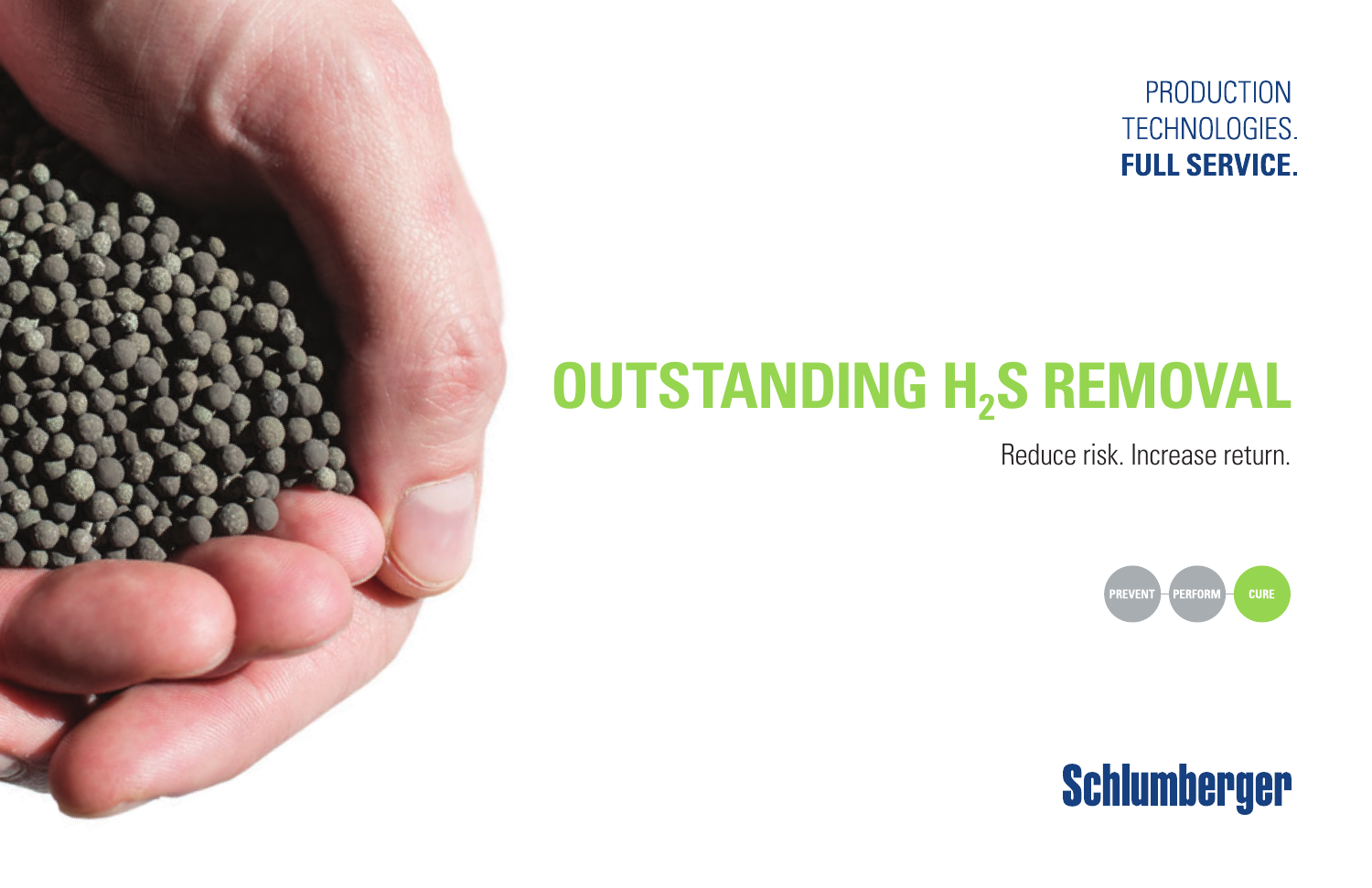# 50% REDUCTION IN COST

after replacing existing  $H<sub>2</sub>S$  remediation solution with SULFATREAT FAMILY adsorbents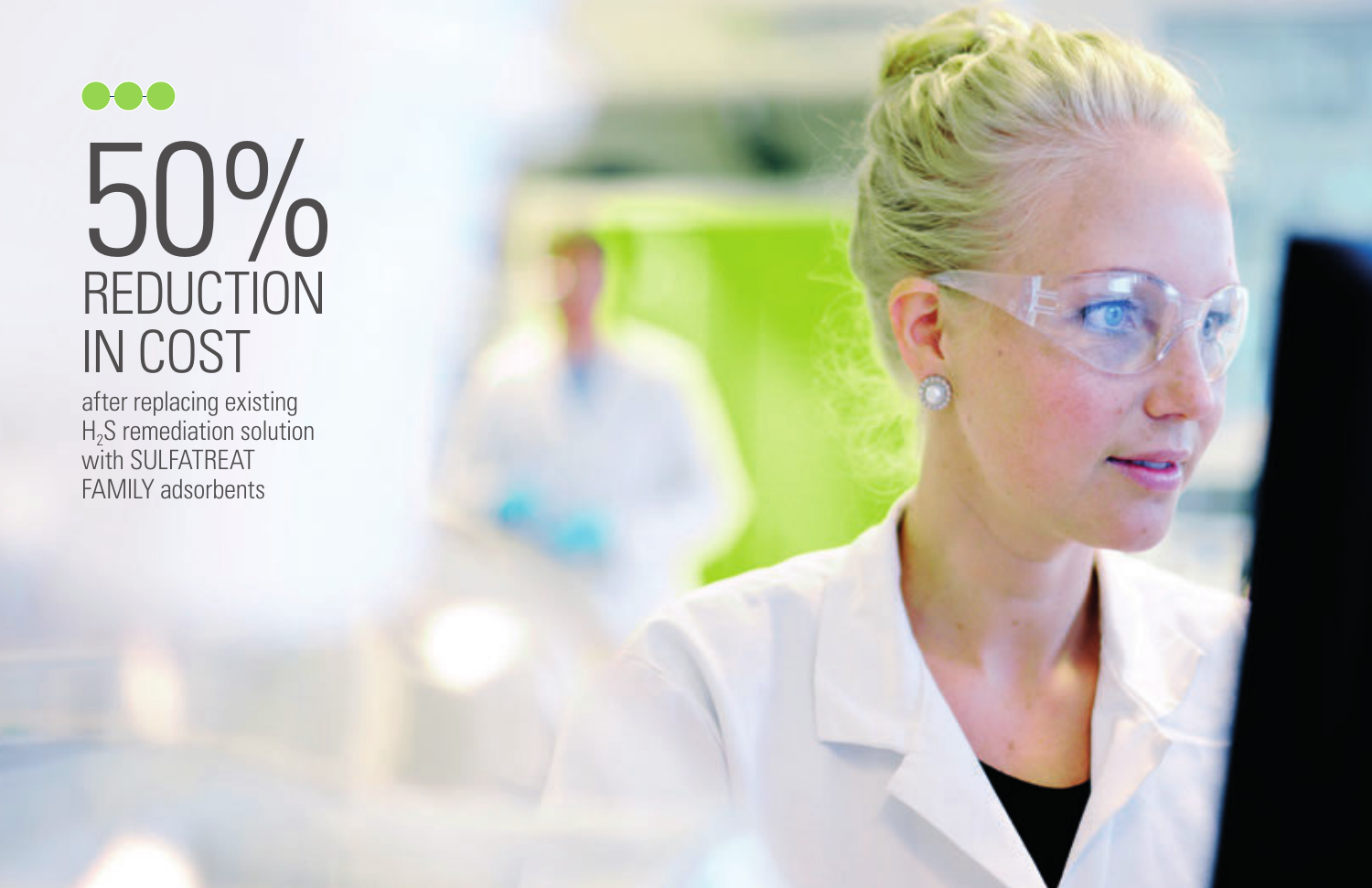### **EFFICIENT, EFFECTIVE HYDROGEN SULFIDE REMOVAL**

Hydrogen sulfide, a natural component of reservoirs or the result of bacterial reduction of sulfur compounds in produced water, can form insoluble salts with different types of metal ions in produced water, causing fouling, filter blocking, and injection well damage.

As part of the innovative CURE suite of chemical-based technologies that neutralize and remove production impurities and risks, Schlumberger offers a broad range of triazine, amine, aldehyde and non nitrogen containing liquid sulfide scavengers complemented by world-leading SULFATREAT\* granular iron oxide–based hydrogen sulfide adsorbents and SELECT FAMILY\* mixed metal oxide–based hydrogen sulfide adsorbents.

Together, these technologies efficiently remove  $H_2S$  from gas, water, and oil streams, optimizing flow performance, improving revenue, and minimizing risk.

Customer requirements are assessed to identify the most costeffective treatment solution, which may be a fixed-bed or liquid system or a consolidated solution of bulk removal with liquids following fixed-bed polishing.

#### Pioneering technology to cure H<sub>2</sub>S threats

Schlumberger has dedicated specialist laboratories for the research, development, and testing of liquid scavengers and fixed-bed adsorbent media and uses its considerable expertise to identify the most cost-effective treatment based on specific process conditions and operational requirements.

Unrivaled global expertise combined with a network of advanced oilfield research and development laboratories ensures that customers have fast access to innovative product developments to optimize flow performance and ROI.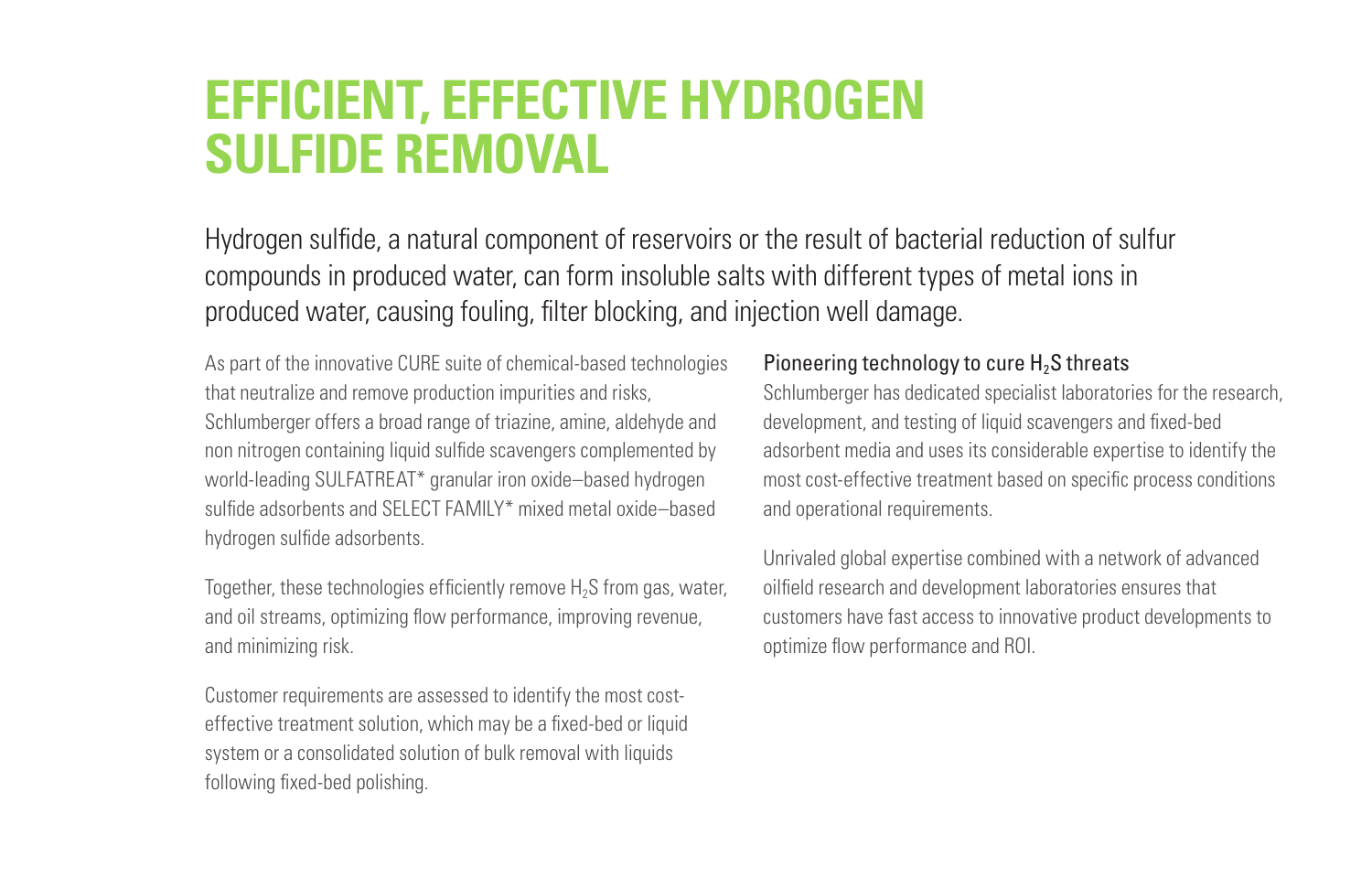## **HYDROGEN SULFIDE SCAVENGERS** COST-EFFECTIVE, COMPACT SOLUTIONS

#### Protecting production, assets, and the environment

As part of the pioneering Schlumberger CURE suite of chemical removal products, liquid scavengers are particularly cost effective where the total H<sub>2</sub>S mass is relatively low or where space offshore restricts equipment size.

#### Bubble tower assembly application

Scavengers may be applied as a solution in bubble towers for gas treating, either atomized directly into produced gas streams or via direct application into mixed fluid flow streams.

Products for application in bubble tower assemblies are designed to deliver high scavenging efficiency and capacity via direct bulk liquid or gas contact.

#### Wet gas stream application

Wet gas streams are typically treated by direct injection of products into separator gas outlets in the phase separation train. Usually, the largest proportion of  $H_2S$  is removed at the high-pressure separator.

In many cases, the water present at the scavenged wet gas stream will consist solely of condensed water. Where produced or formation water is present, carbonate scale problems may be anticipated and mitigated. When used in water systems, these products can rapidly remove sulfide and often redissolve insoluble metallic salts of sulfides.

Products designed for water and gas applications form water-soluble, low-toxicity, biodegradable compounds that are noncorrosive and will not release hydrogen sulfide, even over extreme pH variations.

#### Oil system application

Products destined for use in oil systems can be pumped directly into the stream and yield soluble, biologically friendly by-products.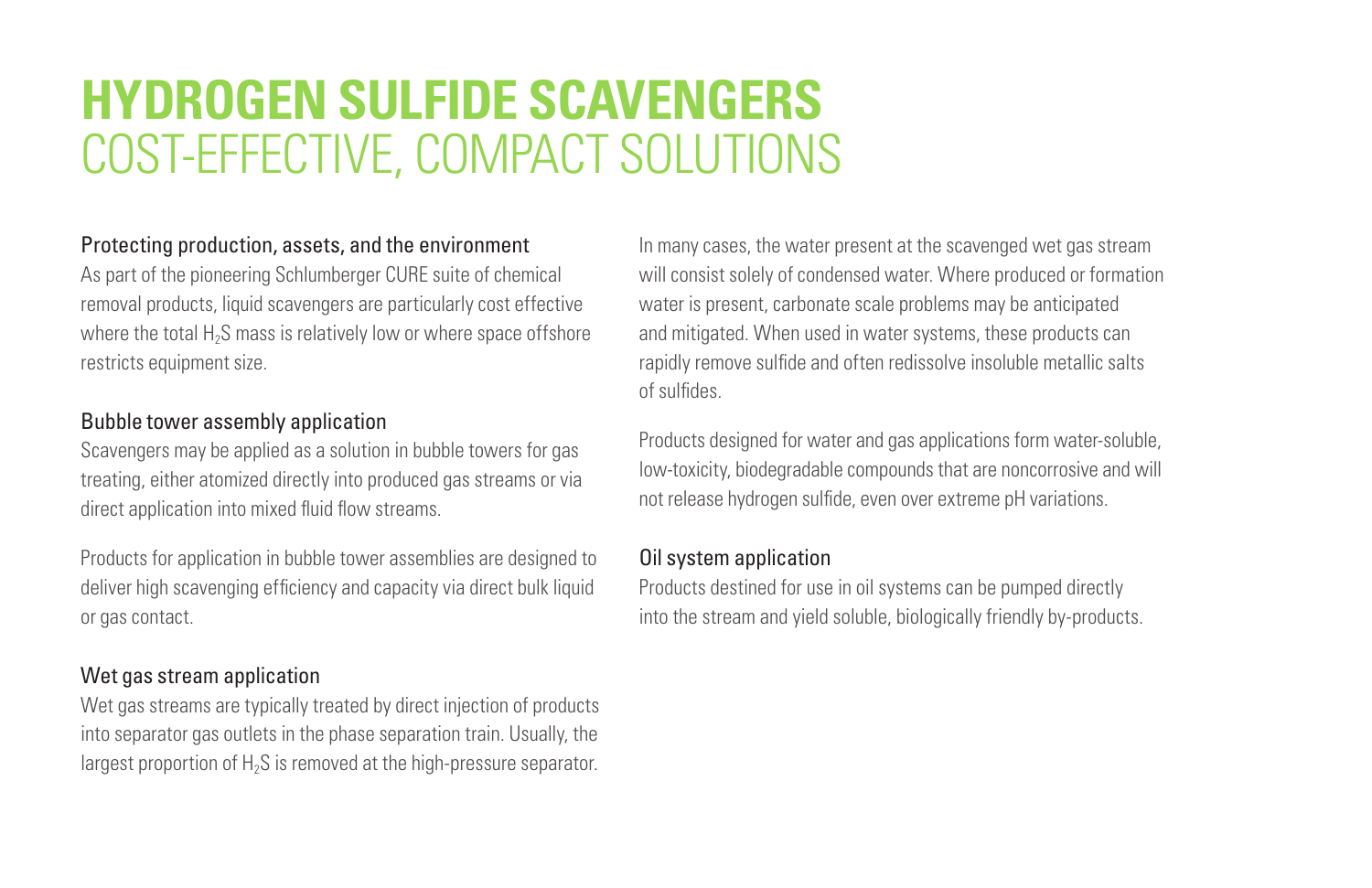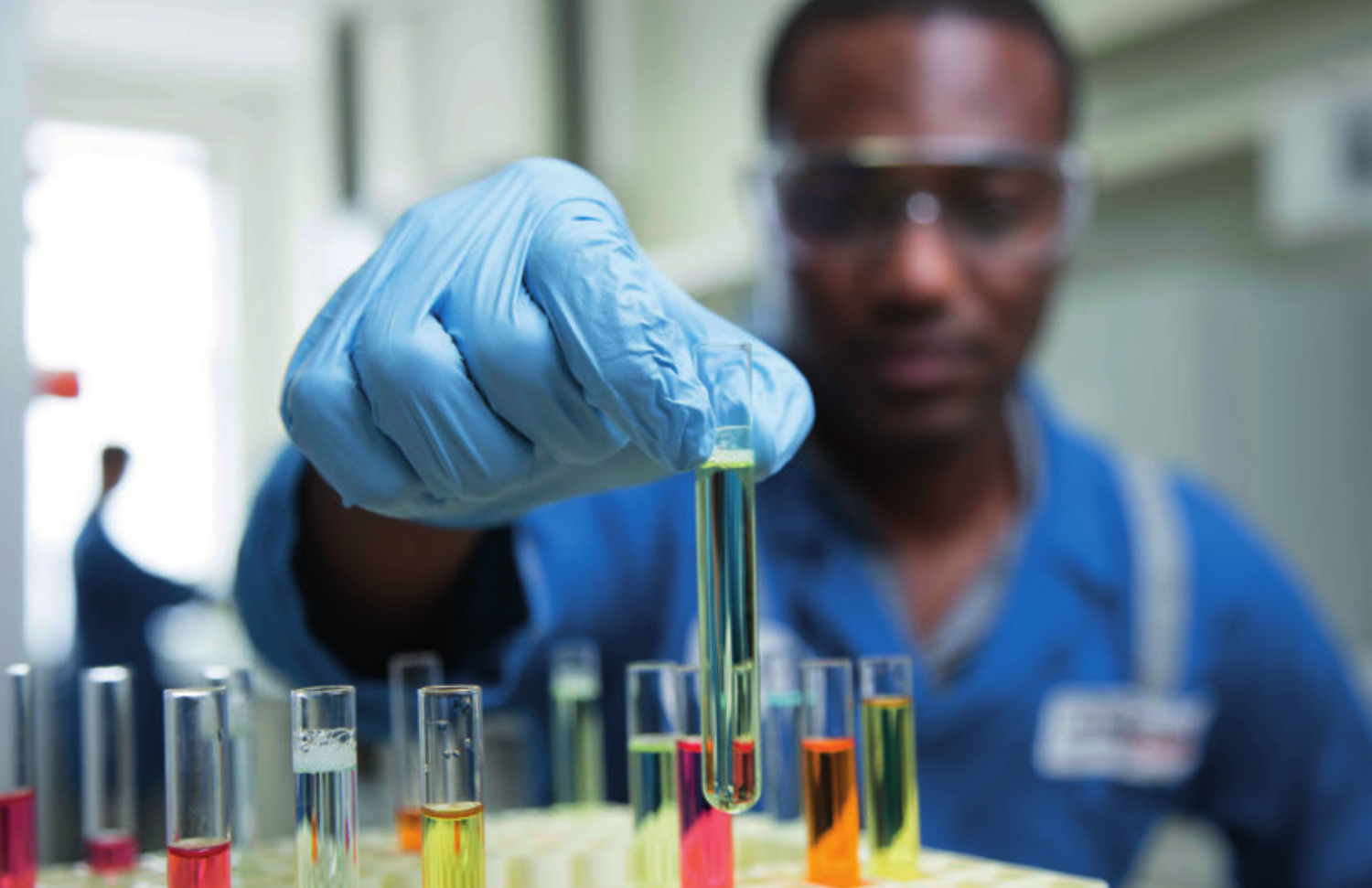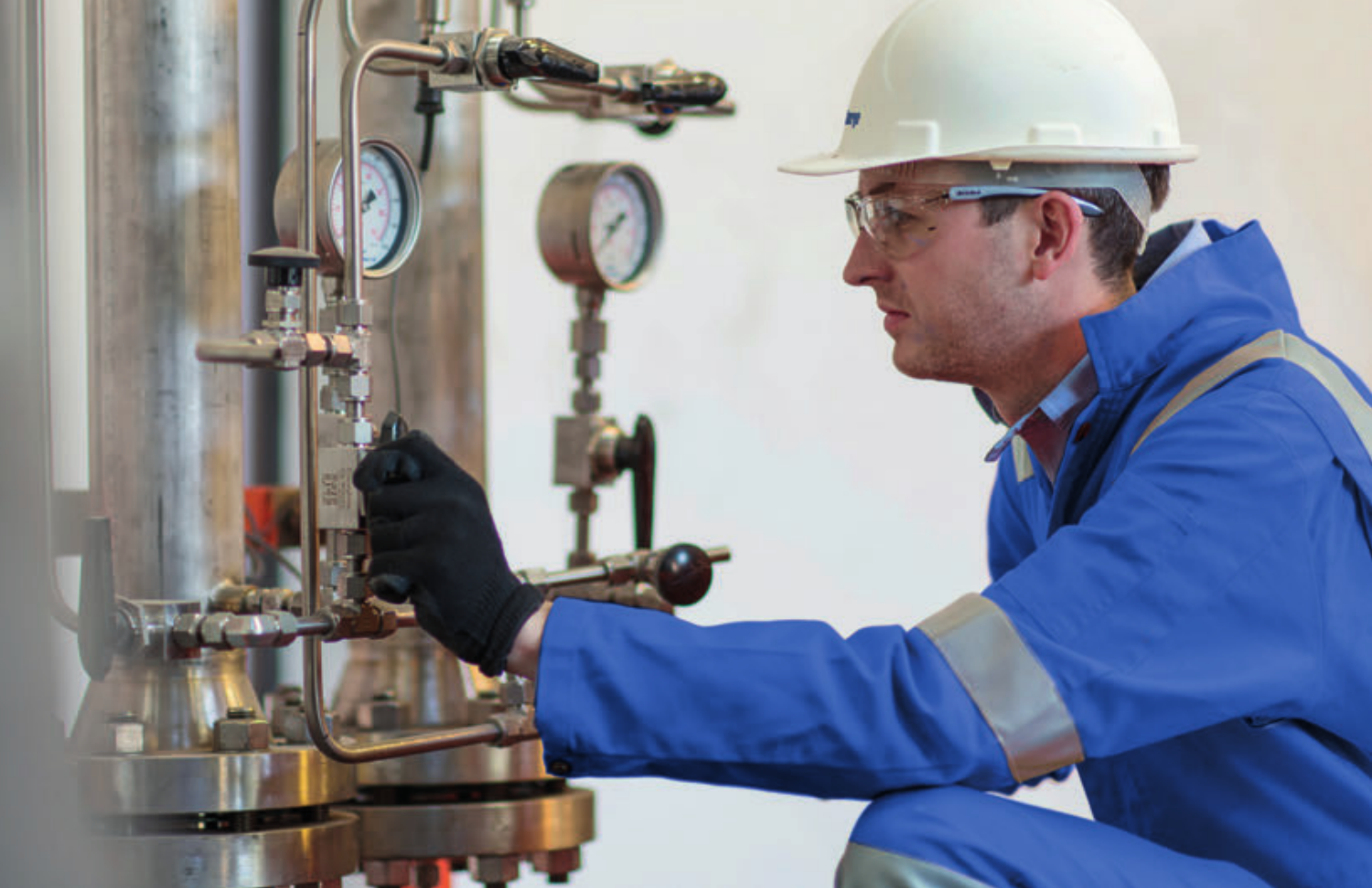# **FIXED-BED ADSORBENTS**

#### Customized solutions at the forefront of fixed-bed technology

Schlumberger is a world leader in providing cost-effective solutions for the removal of contaminants from gaseous and light liquid hydrocarbon streams using fixed-bed technology. Schlumberger technology is used to treat nearly 3 trillion cubic feet of gas per year with in excess of 1,500 applications in more than 30 countries.

Fixed-bed processes are simple and easy to operate and require minimal operator attention. During the adsorption process, gas or liquid flows through the adsorbent media in the vessel's bed. The hydrogen sulfide chemically reacts with the media to form a stable by-product.

The flexibility of the fixed-bed process allows the system to adapt to variations in process conditions, with product consumption only dependent on the amount of hydrogen sulfide that passes through the bed.

Schlumberger offers two primary product lines for removal of H<sub>2</sub>S from gas: SULFATREAT granular iron oxide-based H2S adsorbents and SELECT FAMILY mixed metal oxide–based H<sub>2</sub>S adsorbents.

Nonhazardous SULFATREAT adsorbents are the industry's leading adsorbents for treatment of water-saturated gas, and SELECT FAMILY adsorbents are engineered using enhanced porosity control for improved activity. These products facilitate greater flexibility in system design, and formulations are available for treatment of both dry and water-saturated gas.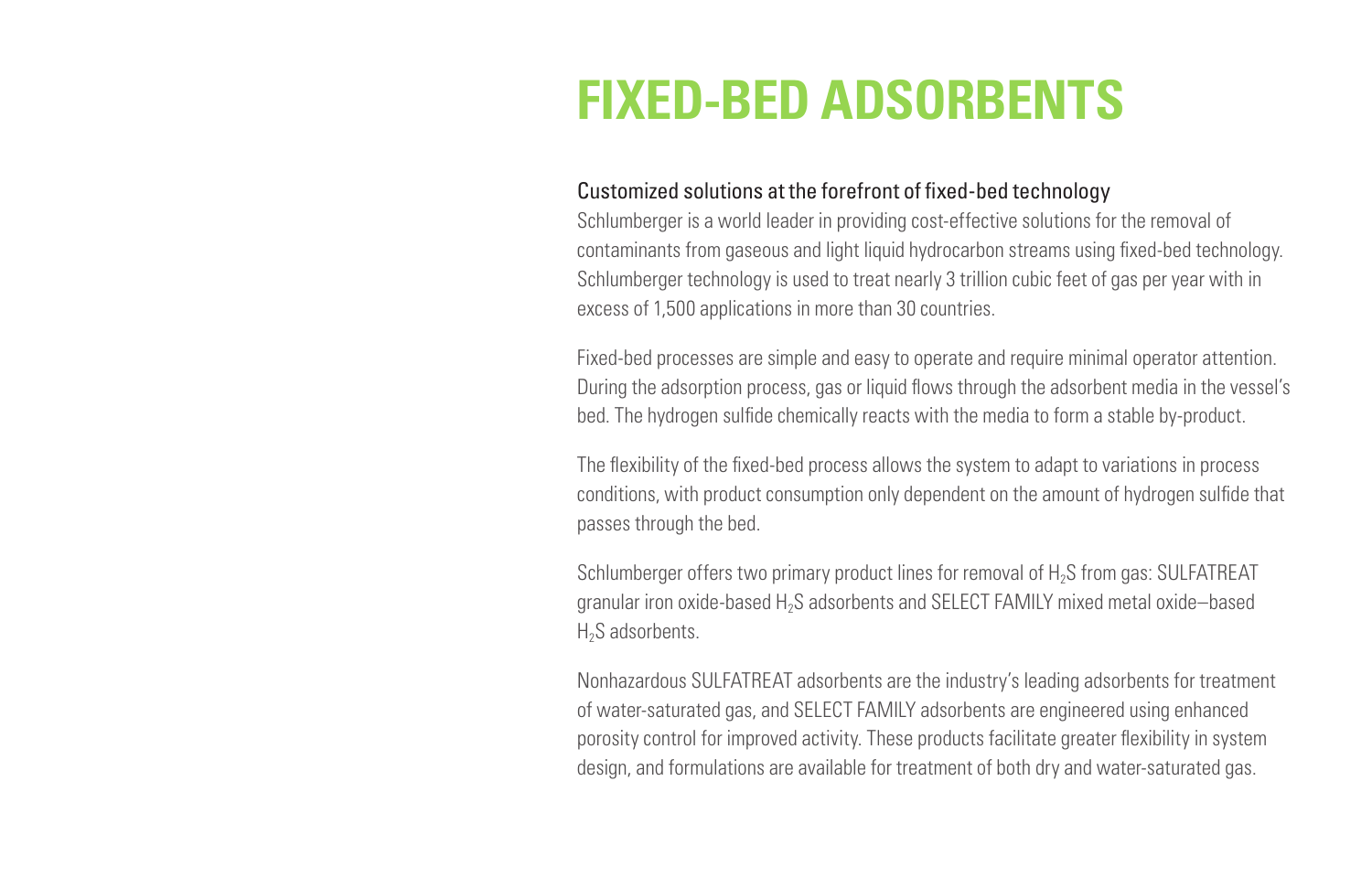#### **Case Study**

### H2S SCAVENGER ALSO INHIBITS CORROSION AND SCALE, NORTH LOUISIANA

#### **CHALLENGE**

A pipeline company's produced gas averaged 13 ppm of  $H_2S$  within a range of 4–30 ppm.

A multifunction chemical treatment program was required to scavenge  $H_2S$ , reduce pipeline corrosion, and inhibit scale deposition. The solution was to be applied to two fields, each with several wells.

#### **SOLUTION**

Schlumberger recommended HR-2636, a unique combination of a triazine  $H_2S$ scavenger, mixed amine corrosion package, efficiency and maximum gas contact, the atomized product was continuously injected into the pipeline.

#### **RESULTS**

Calcium and barium scale were effectively controlled, and average corrosion rate was maximum of 2 ppm.

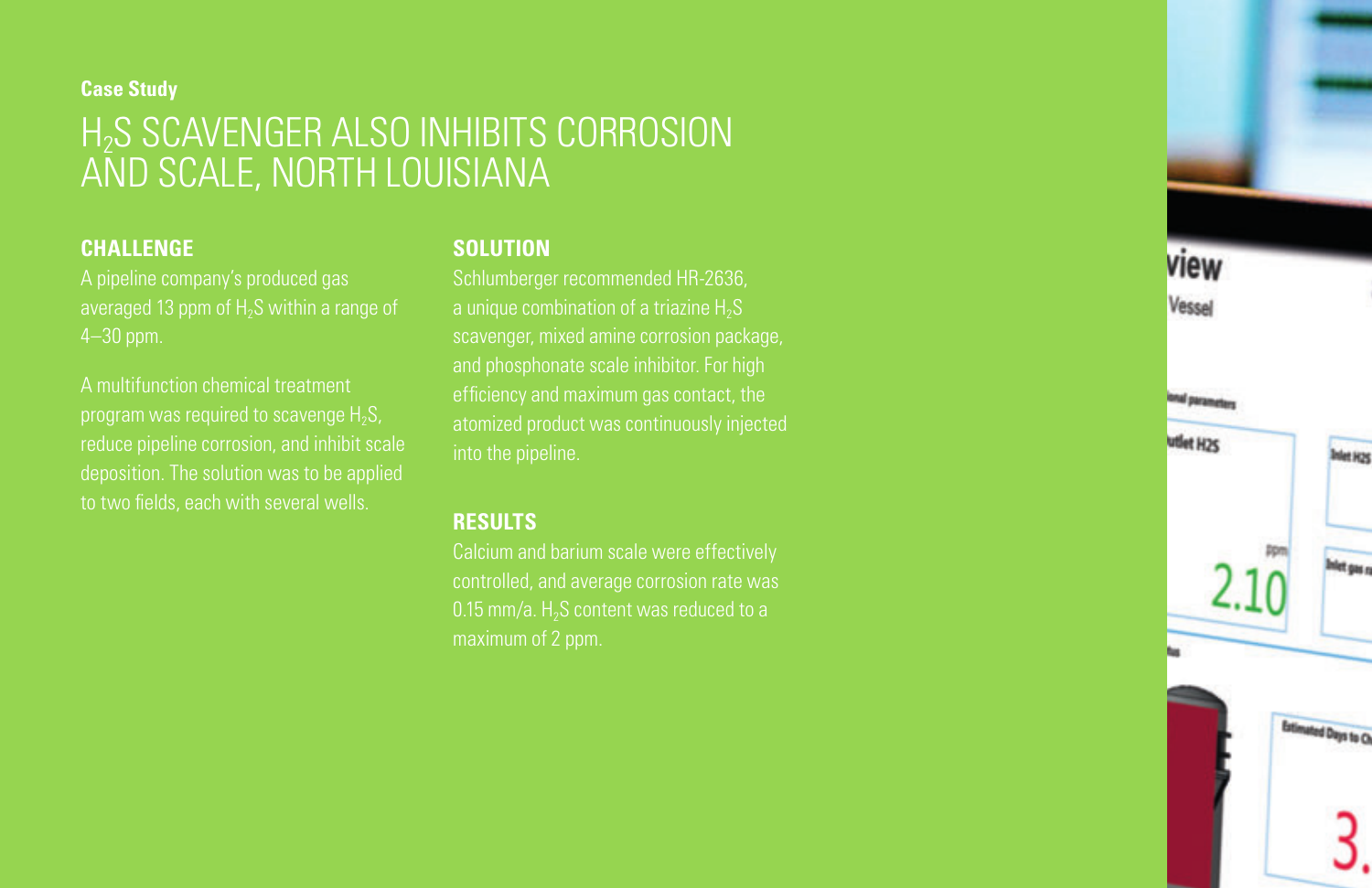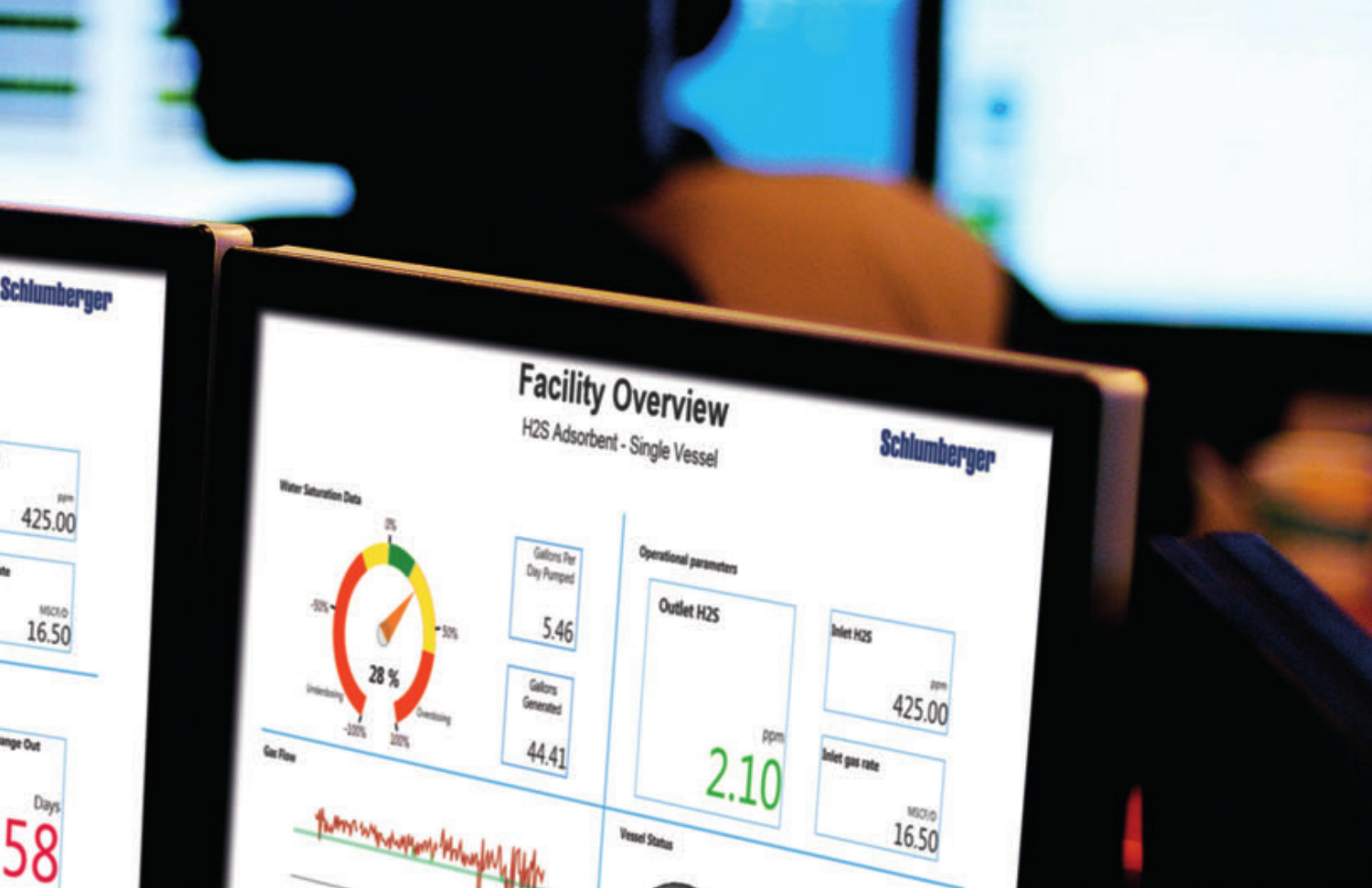# UNLOCK POTENTIAL **OPTIMIZE PRODUCTION**

### A full service offering to maintain and restore full production.

Schlumberger production technology specialists deliver targeted, integrated strategies that help to decisively remediate production issues such as deposit formation and naturally occurring gases, enabling customers to restore and improve flow performance and revenue while avoiding costly repairs and shutdowns.

Firmly established at the forefront of technology, Schlumberger has a full service offering that integrates pioneering chemical and process solutions, equipment, and software with unrivaled technical expertise.

Working with the world's largest oilfield services provider, customers benefit from a truly unique combination of outstanding technological capabilities and improve their understanding of how to successfully address production challenges in an increasingly competitive marketplace.

The team's global footprint and extensive suite of technologies helps customers to reliably and efficiently maximize production—regardless of system complexities or geography.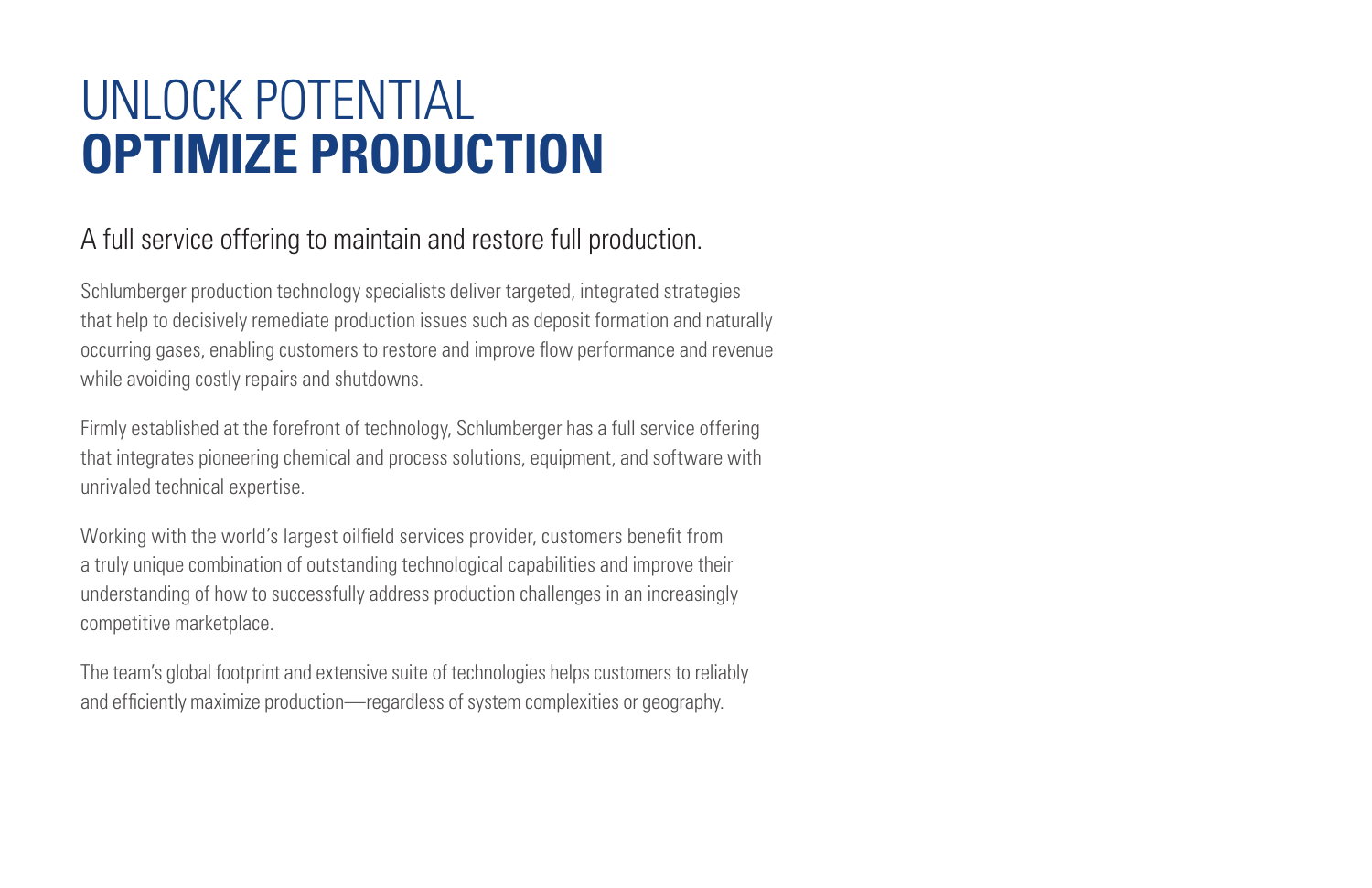### **MAXIMIZE PRODUCTION FROM RESERVOIR TO REFINERY**

distant

**Motoryc**